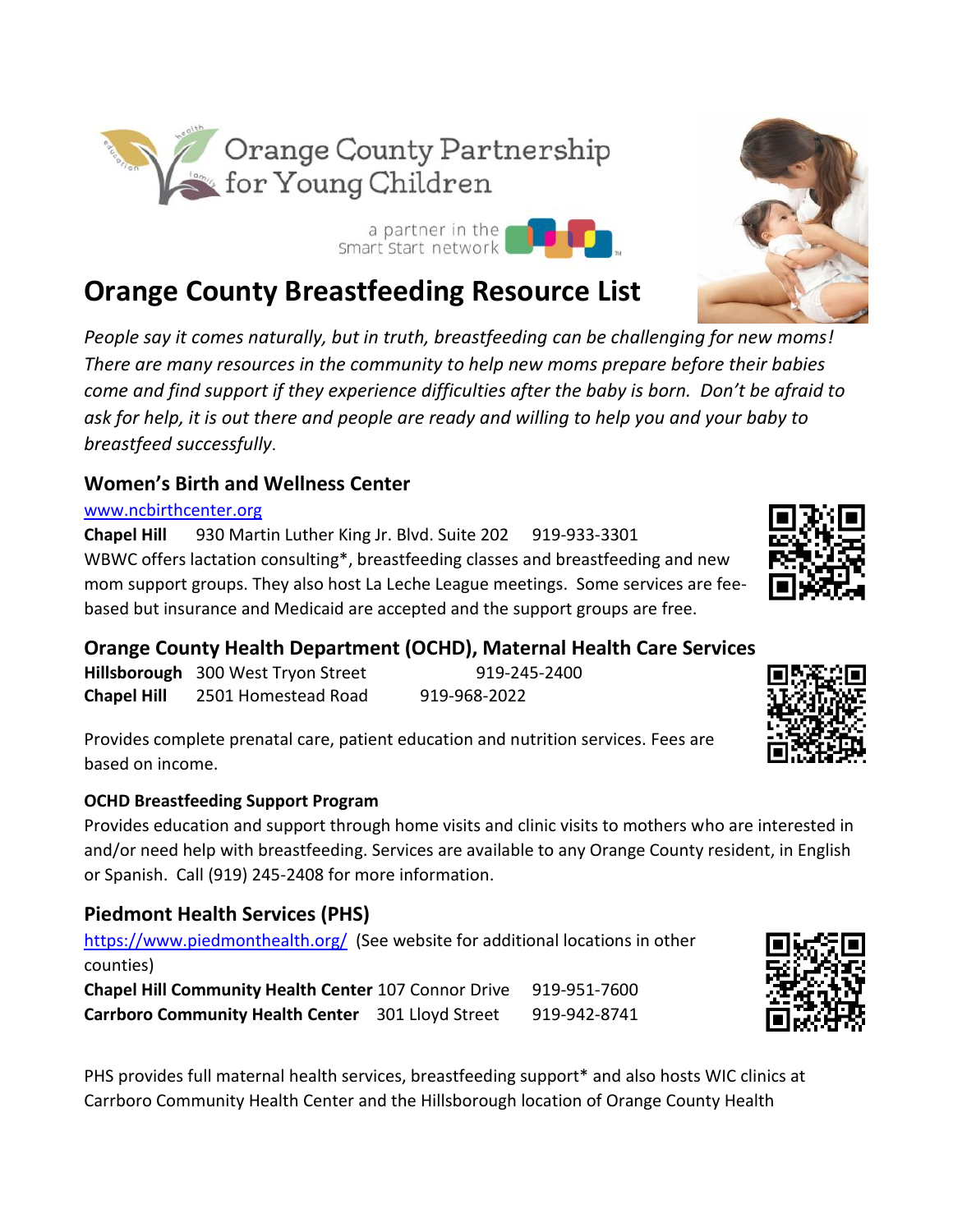Department. For more about WIC (Supplemental Nutrition for Women, Infants and Children) visit: <https://www.piedmonthealth.org/wic/> OR<https://www.fns.usda.gov/wic>

## **UNC Medical Center/UNC Health Care** <https://www.uncmedicalcenter.org/uncmc/>

**Chapel Hill** Main UNC Hospital 101 Manning Drive (many locations providing various services, check website)

● UNC provides full maternal health services as well as classes on breastfeeding, childbirth and more. Links to The Women's Health Info Center and Breastfeeding Support including classes and support groups details are here: [https://www.uncmedicalcenter.org/uncmc/care-treatment/womens-health/pregnancy-birth-care/](https://www.uncmedicalcenter.org/uncmc/care-treatment/womens-health/pregnancy-birth-care/breastfeeding-support/)



- They host support groups such as the M.O.M. Group (Mentoring Other Mothers) on Tuesdays @ 10:30 AM at UNC Health Care on Manning Drive (Virtual during Covid)
- UNC Medical Center Breastfeeding Support Line: Talk with a certified lactation consultant\* over the phone. Call [984-974-8078](about:blank) or toll-free at [866-428-5608.](about:blank) Leave a voicemail, and they'll return your call as quickly as possible. Translation services are available.

## **Local Lactation Consultants, providing virtual and in person support**

- [Beyond Birth Lactation](http://www.beyondbirthlactation.com/) (beyondbirthlactation.com) with Leslie Stern CNM, IBCLC\* and Lorraine Rocco RN, IBCLC\*. Offering virtual consults. In network with BCBS, UHC, Cigna, Aetna, and Tricare (certified out of network provider). (919) 381-8781
- [Bliss at the Breast](https://www.blissatthebreast.com/) (blissatthebreast.com) with Jessica Altemara, IBCLC\*. (919) 260-7202, Jessica.Altemara@gmail.com. BATB offers a variety of services to families including functional assessments, complete breastfeeding support, groups, prenatal consults, bottle consults, and weaning support.
- [HUG Your Baby](https://www.hugyourbaby.org/lactation-consultation-parent-coaching) (hugyourbaby.org) with Jan Tedder, RN, FNP, IBCLC<sup>\*</sup> offers ZOOM classes: "Breastfeeding 101" and "Newborn Care 101"; private lactation consultations and monthly Zoom mother-to-mother support group. (919) 923-6609
- [Mattea's Lactation Services](https://www.matteaalexander.com/) (matteaalexander.com) with Mattea Alexander, IBCLC<sup>\*</sup>. Text: (617) [959-4333;](about:blank) Email: mattea@matteaalexander.com; or Submit [contact form.](https://www.matteaalexander.com/contact.html) Providing newborn and infant feeding consultations virtually and in-person. Services in English and Spanish. Todos los servicios vienen en español.

# **La Leche League (LLL)**

- **La Leche League of Chapel Hill** <http://lllofchapelhill.org/> ● **La Leche League of Durham** https://llldurham.org
- **LLL USA Locator** <https://lllusa.org/locator/>

Multiple LLL support groups are offered each month in different locations; websites also have information and help for breastfeeding families. Meetings are free. LLL membership is optional. Free phone and text support is available as well, check the web pages for local leaders.